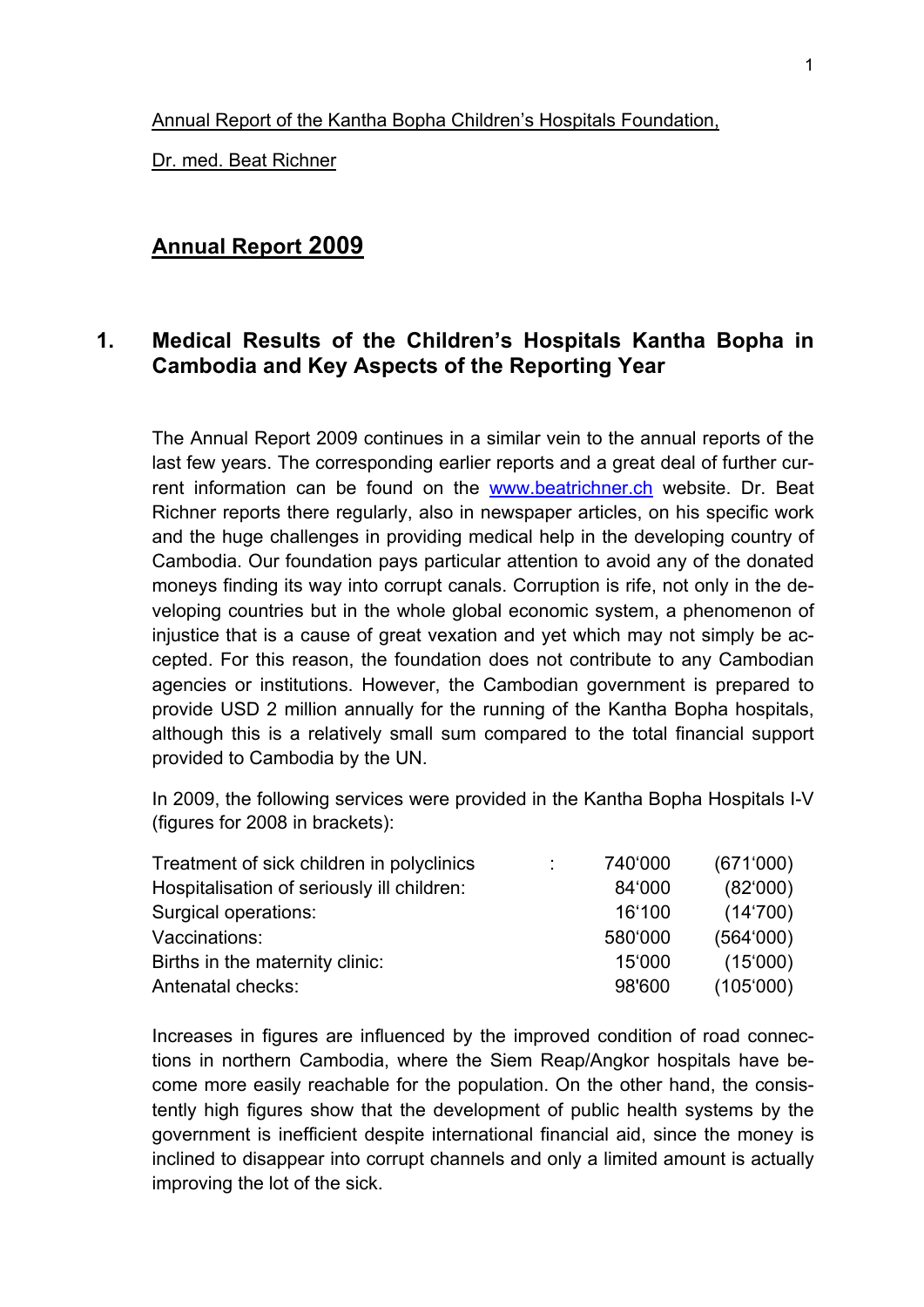The five new wards in the Kantha Bopha III hospital in Siem Reap/Angkor were opened by King Sihamoni at the end of 2008 and put into use in the first half of 2009. In addition, a new operations wing was built, which was opened in November 2009, again in the presence of the King. More staff have been employed and trained for this reason. The total number of Cambodian employees has therefore increased from around 2000 to 2200.

In November 2009, an "International Postgraduate Course" was offered. The aim was to show, on the basis of immunology and infectiology, how a hospital can be built, equipped and run in the third world. There was a great deal of interest in the course. Cambodia allowed the health directors of all provinces to take part. Five ASEAN countries sent representatives for their Health Ministries. Further participants included those from India, USA, Holland, Sweden, Germany and Switzerland. The emphasis on immunology and infectiology were the responsibility of the main lecturers, Professors David Nadal and Reinhard Seger from the Children's Hospital Zurich as well as Prof. Kurt Schöpfer from Berne. The intention is to carry out a similar course again in 2010.

The arrival of cases of cholera were new in November 2009, for the first time since 1998, when approximately 500 children affected by cholera were hospitalised. In the meantime, cholera has spread into an epidemic. This is an additional challenge for the hospitals. Until now, all the cases of cholera admitted have fortunately been treated successfully, including those involving circulatory shock and kidney failure. Despite the insistent information to the Health Ministry on this subject, for obscure reasons, appropriate measures by the government and the WHO for the benefit of the population have unfortunately been delayed.

# **2. The Running and Importance of the Kantha Bopha I-V Hospitals**

In summary, it can be said that much as in 2008 (see detailed reports in the Annual Report for 2008, www.beatrichner.ch), 2009 showed that the now approx. 2200 staff, under the supervision of Dr. Beat Richner, are well able to run the hospitals Kantha Bopha I-V most efficiently. The importance of the Kantha Bopha hospitals for the Cambodian health system and the recognition thereof in the Cambodian population have continued to increase, since poor patients are not able to be treated in the few private hospitals, and in the provincial hospitals, there is little humane service available.

Again in 2009, the instructors from the University Children's Clinic in Zurich under the guidance of Prof. Felix Sennhauser were able to provide excellent service for the training of Cambodian doctors. The Foundation emphasises to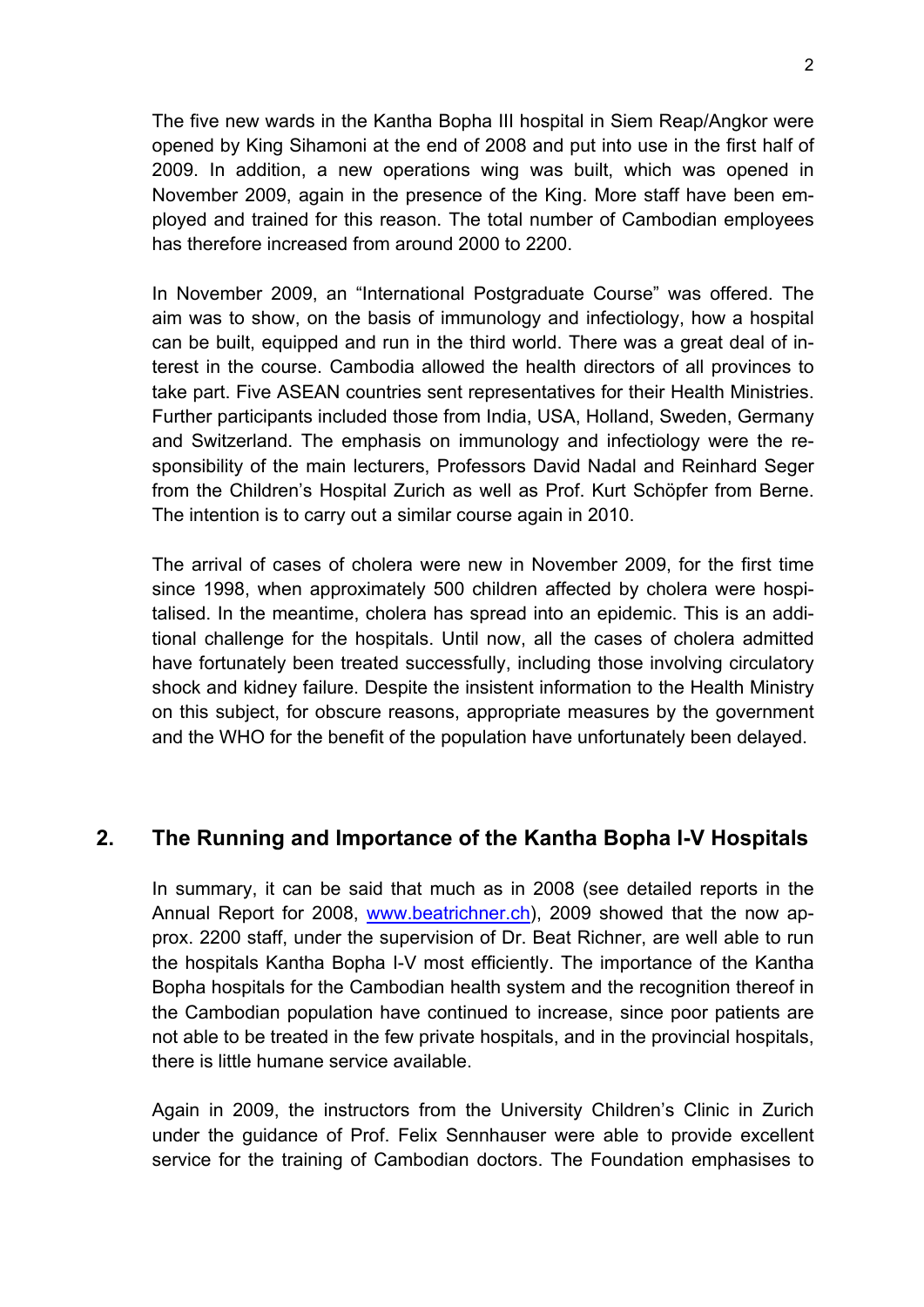the Federal agencies repeatedly how such a transfer of knowhow is an optimum level of development aid.

Tourism to Cambodia, particularly to Siem Reap/Angkor, has increased a great deal in the last few years. Understandably and of course fortunately, more and more tourists to Asia wish to see the Kantha Bopha hospitals. It is however also understandable that Dr. Beat Richner cannot simply provide guided tours of the hospital departments and wards of very sick children, for medical and ethical reasons. For this reason, there are specially equipped documentation centres to inform tourists, and they are also able to attend the Saturday evening information events in the lecture theatre of the Jayavarman VII hospital in Siem Reap, where Dr. Beat Richner reports personally on the hospitals' activities.

# **3. Foundation Board and Management**

At the two meetings of January 29, 2009 and May 12<sup>th</sup>, 2009, the Foundation Board dealt with statutory business. Dr. Beat Richner and Dr. Peter Studer provided information on the work in Cambodia, where some of the board members had personally been able to take a look at the activities privately, at their own expense. It should be mentioned here that the Foundation Board is almost completely voluntary and works without pay, which also applies to the Compensatory and Audit Committee.

The Compensatory and Audit Committee met on March 17<sup>th</sup>, 2009. It considered the expenditure for bookkeeping, donations and publicity. It once again determined the reimbursement of the managing staff and the partly operative Foundation Board members and dealt with the necessary concerns on pension questions.

Intercontrol AG once again presented a clear and transparent set of accounts. Their excellent monthly financial controlling is an excellent management basis for us.

Auditors PricewaterhouseCoopers AG were once more chosen, who will audit the annual financial statement and periodically check on-site in Cambodia.

The Federal Foundation Inspectors once more confirmed the Foundation's impeccable activity.

According to the contract, the President and Vice-President informed the SDC in Berne about the current work the Foundation is carrying out and the hospitals in Cambodia on April 29<sup>th</sup>, 2009. The procedure and the necessary clarification for a new contract between the SDC and the Foundation for the years 2010-2012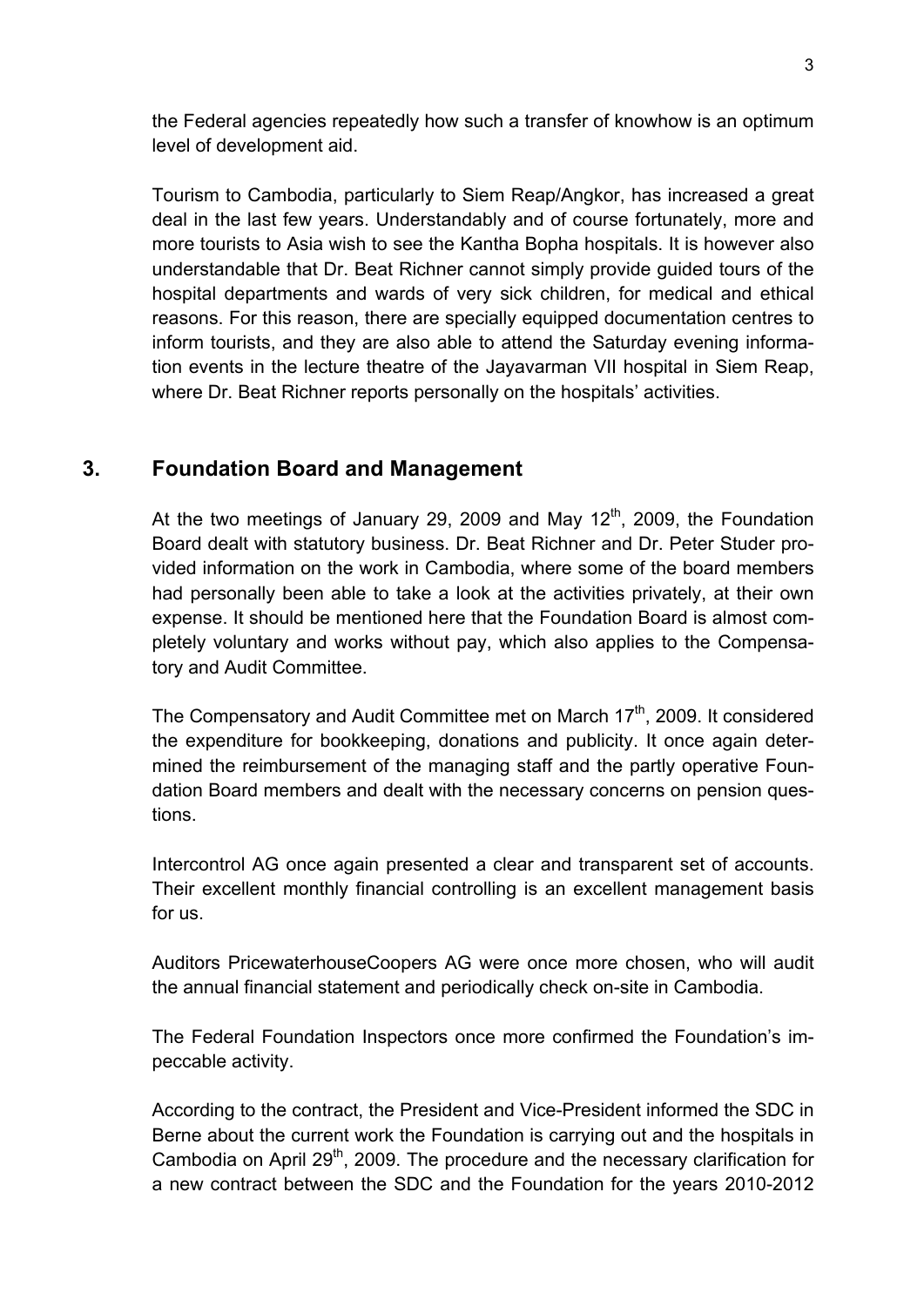were discussed. The Foundation is glad of the open business atmosphere and the basic support provided. Admittedly, the Foundation still feels that the SDC Swiss aid project in Asia and the Foundation works hard to avoid corruption and with great effect on site for the benefit of sick children in Cambodia. The annual contribution from the SDC remains CHF 3 million.

As mentioned above, the Foundation receives USD 2 million annually from the Cambodian government.

The Foundation Board once more thanks the management in Cambodia for their always excellent work in 2009, Dr. Beat Richner (overall director), Dr. Denis Laurent (administration, logistics) and Dr. Peter Studer (deputy to Dr. Richner).

# 4. **Financial Concerns – Donations – Public Relations**

#### 4.1 Annual Financial Statement

The Annual Financial Statement 2009 was approved by the Foundation Board on May 11<sup>th</sup>, 2010 with a resulting surplus of CHF 3,757, 007.75 (previous year CHF 2,525,275.96)

As in previous years, the annual financial statement was carried out according to the recommendations standard of SWISS GAAP FER 21 and approved in the existing form by PricewaterhouseCoopers AG according to their audit report of May  $11^{th}$ , 2010.

The improved result of around CHF 6 million relative to the previous year is predominantly a consequence of reduced investments.

In the previous year, investments were made of CHF 9.2 million. In 2009, only CHF 2.2 million was invested. Since the investments were debited directly to the expenditure because of the unstable political situation, the lack of legal security and for reasons of general administrative care, the reduction in investments is immediately apparent in the result.

Fortunately, the Foundation's net assets have risen by approx. CHF 3.7 million to CHF 16.7 million. Without additional donations, our own resources would only last for 6-7 months.

Since the Cambodian laws forbid the purchase of land by a Swiss foundation, the three plots of land are held in trust for the Foundation by Dr. Denis Laurent, member of hospital management and French-Cambodian dual national. There are corresponding written contracts to this effect.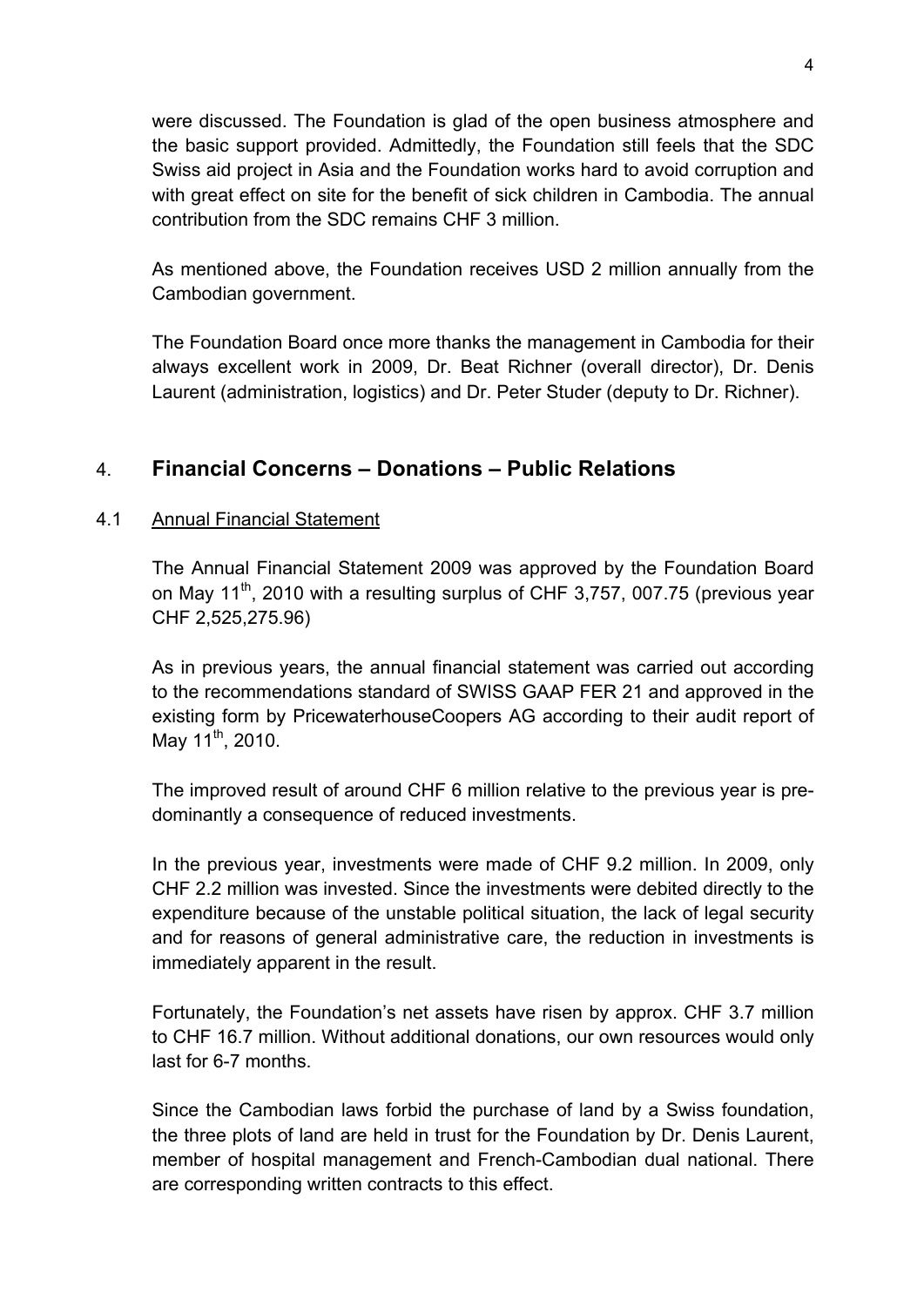The expenditure for infrastructure in Switzerland has been reduced from around CHF 3 million in the previous year to CHF 2.6 million in 2009. This is predominantly because of reduced costs for adverts in the printed media.

The position "Infrastructure expenditures Switzerland" included administrative expenditure such as adverts, IT, donation administration, thank you letters, accounting and auditing costs and over the last three years has averaged only 7.83%.

This important benchmark is audited annually by PricewaterhouseCoopers AG and confirmed in a special report.

#### 4.2 Public Relations

The greatest and most punishing worry in receiving the necessary funds is even more of concern because of the financial crisis in 2009.

In March 2009, therefore, a new "Zwänzgernötli" campaign was launched. In addition, a mailing was carried out in June, September, and November.

In December 2009 we had banner ads on NZZonline and the homepage of Bluewin for the first time. This is intended to be a new way of acquiring donations.

On December 2nd, 2009, Dr. Beat Richner's new book, "Ambassador – Between Life and Survival" was presented at the Hotel Ambassador in Zurich at a public vernissage. The book has been well received so that the first edition of 5000 was sold out by the end of the year. The book has now also been published in English.

Due to the insecure and precarious financial situation, Beat Richner intensified his information events in Switzerland with his cello concerts. In 2009 he appeared in Switzerland and once on German television as follows:

| March 19 <sup>th</sup> , 2009 | <b>Basle</b> | Elisabeth Church       |
|-------------------------------|--------------|------------------------|
| March 20 <sup>th</sup> , 2009 | <b>Berne</b> | <b>Berne Cathedral</b> |
| March 22 <sup>nd</sup> , 2009 | Zurich       | Grossmünster           |
| May 3 <sup>rd</sup> , 2009    | Einsiedeln   | Klosterkirche (Abbey)  |
| May 7 <sup>th</sup> , 2009    | Munich       | Haus des AG-Verbandes  |
| May 9 <sup>th</sup> , 2009    | Lausanne     | Cathedral              |
| May 11 <sup>th</sup> , 2009   | Hamburg      | Beckmann ARD (TV)      |
| July 31st, 2009               | Pontresina   | <b>Culture Centre</b>  |
| August 1st, 2009              | Samedan      | Samedan church         |
| August 2 <sup>nd</sup> , 2009 | Zurich       | Grossmünster           |
|                               |              |                        |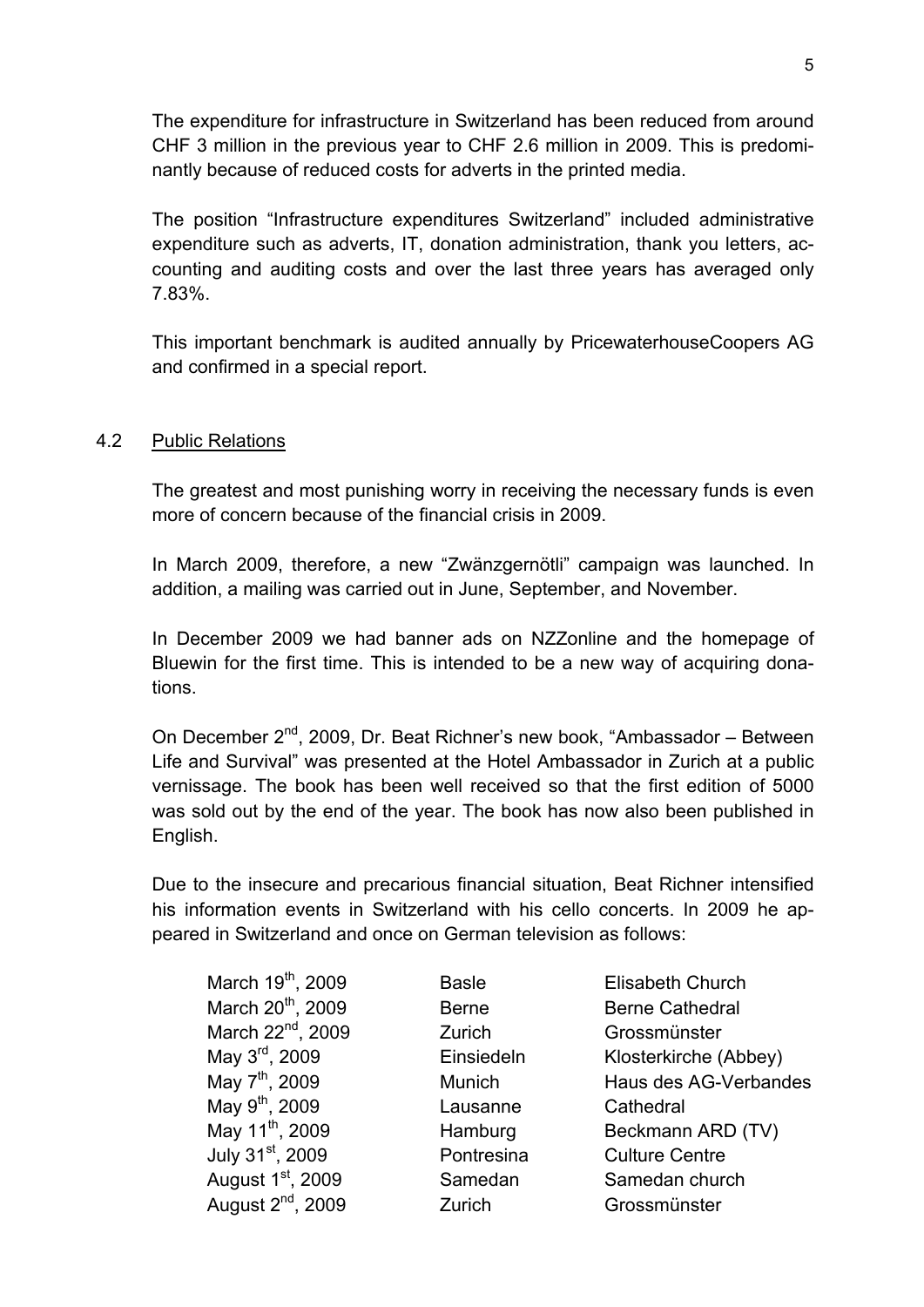| December 3 <sup>rd</sup> , 2009 | <b>Basle</b> | Elisabeth Church         |
|---------------------------------|--------------|--------------------------|
| December 6 <sup>th</sup> , 2009 | Zurich       | Grossmünster             |
| December 8 <sup>th</sup> , 2009 | St. Gallen   | Völkerkundemuseum        |
|                                 |              | (Museum of Anthropology) |

In Cambodia, Beat Richner continues with his weekly (Saturday) information events in the lecture theatre of Kantha Bopha III in Siem Reap, and during the tourist season additionally on Thursdays. His personal reports are enhanced by his cello concerts. The Georg Gachot film on "15 years of Kantha Bopha" is then shown to the international audience.

Thanks to the Siem Reap hospital's geographical proximity to the world-famous Angkor cemetery, Dr. Beat Richner's work is happily becoming more and more well known internationally.

Because of the measures described and thanks to the untiring commitment of Beat Richner on the acquisition front (in addition to his task of running 5 hospitals with 2200 staff!) and also thanks to the loyalty of our donators, we have generated over CHF 33 million in 2009 (previous year CHF 34.5 million) in donations and support money. Specifically, in 2008 we received an individual donation of USD 5.6 million, which enabled us to extend the Kantha Bopha III hospital.

## **5. Thanks and Forecast**

Despite the continuing unsettling commotion and questionable incidents in the financial world, the Foundation continues to be deeply grateful for the many donations received. The smallest sum from a child's piggy bank, a notable legacy from a will, regular contributions from many private companies on the occasion of anniversary as well as donations from church congregations and political councils are always a hopeful sign for us that there is still a feeling of solidarity towards people in this world who are worse off than ourselves. At the time of the revolutions of the  $19<sup>th</sup>$  century in Europe, Heinrich Heine said: "Life is neither the purpose nor the instrument; life is a right." In this sense, the philosophy of our Foundation can be said to be revolutionary.

Beat Richner's message is not that poverty is the problem, but that discrimination against the poor due to corruption is the worst evil and this determines our Foundation's strategy, with the aim of preventing corruption with clear measures. We make sure that every donated franc serves the sick children free of corruption.

Both the Federation and the Cambodian government deserve the thanks of the Foundation for their annual contributions. The Foundation, however, continues